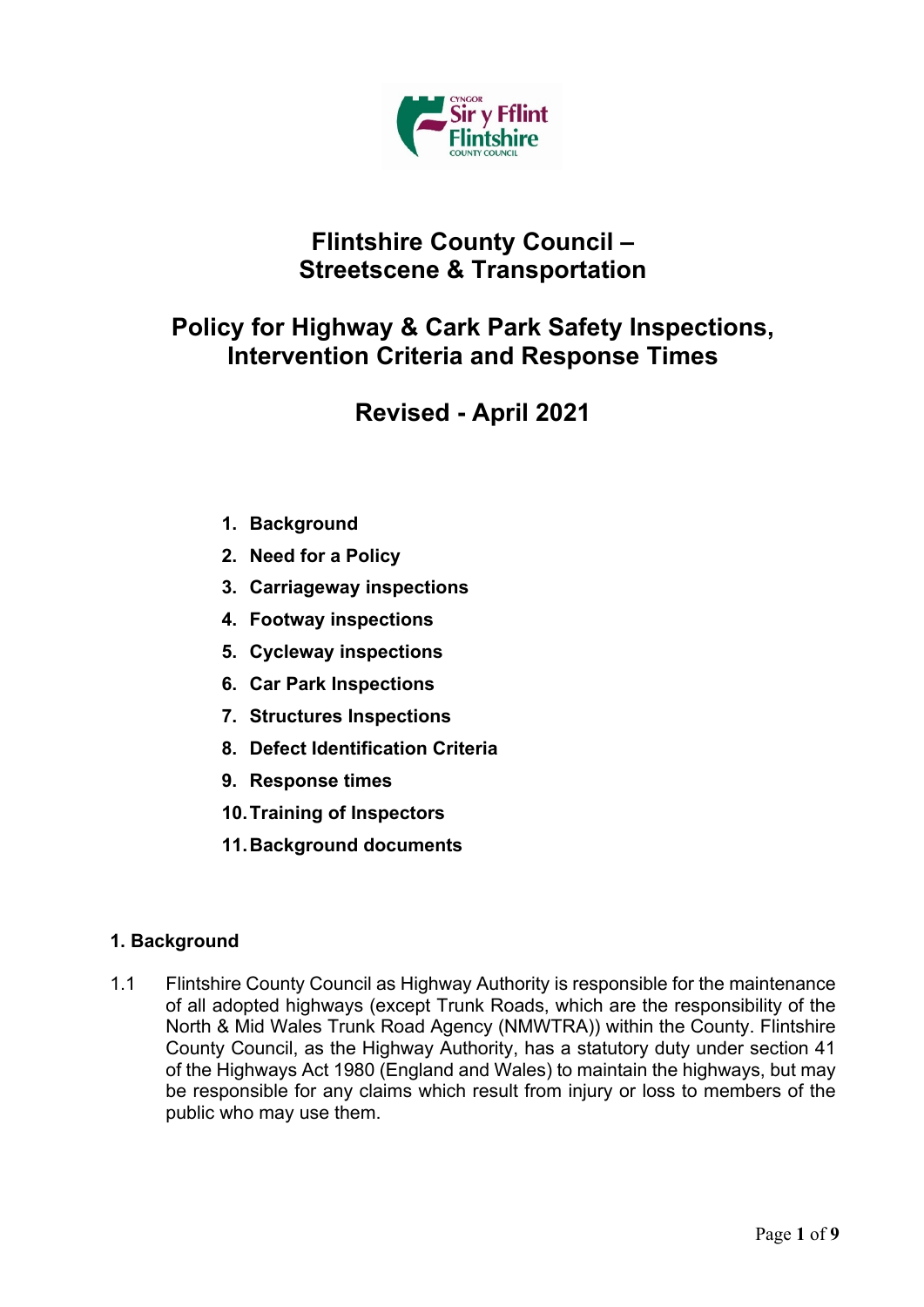## **2. Need for a Policy**

- 2.1 Flintshire County Council receive numerous claims from highway users following trips, falls or personnel loss/damage to property on the public highway. This reviewed policy will ensure the highway network is in a fit for purpose and safe condition also providing the Council with a defence against any claims it may receive.
- 2.2 By virtue of section 58 of the Highways Act 1980 (England and Wales), if an Authority can prove it had in place adequate policies and procedures to maintain the highway, and that the policies and procedures were being followed and providing there was no prior knowledge of 'the defect' before the incident date, a claim for damages against the Authority as a result of a trip, fall or personnel loss can be repudiated.
- 2.3 Safety inspections involve visiting each section of the highway infrastructure at an agreed interval. During the visit any defects that are present are noted and the required maintenance repair work arranged. Safety inspections are carried out on carriageway (roads), footway and cycleway. In addition safety inspections will take place on each publically accessible car park operated by the Council.
- 2.4 Highway inspections are carried out by the Area Coordinators based in Streetscene & Transportation's Alltami Depot.
- 2.5 The process for management of the Highway Asset, including inspection regimes is set out in the Well Managed Highways Infrastructure Code of Practice, published by UK Road Liaison Group in October 2016. The Code of Practice is not a statutory document but compliance with its recommendations is required by October 2018. The code of practice advises that a risk based approach is taken to asset management, and this means that the network hierarchy, inspection interval, defect identification and repair times are categorised and measured subject to the risks they present.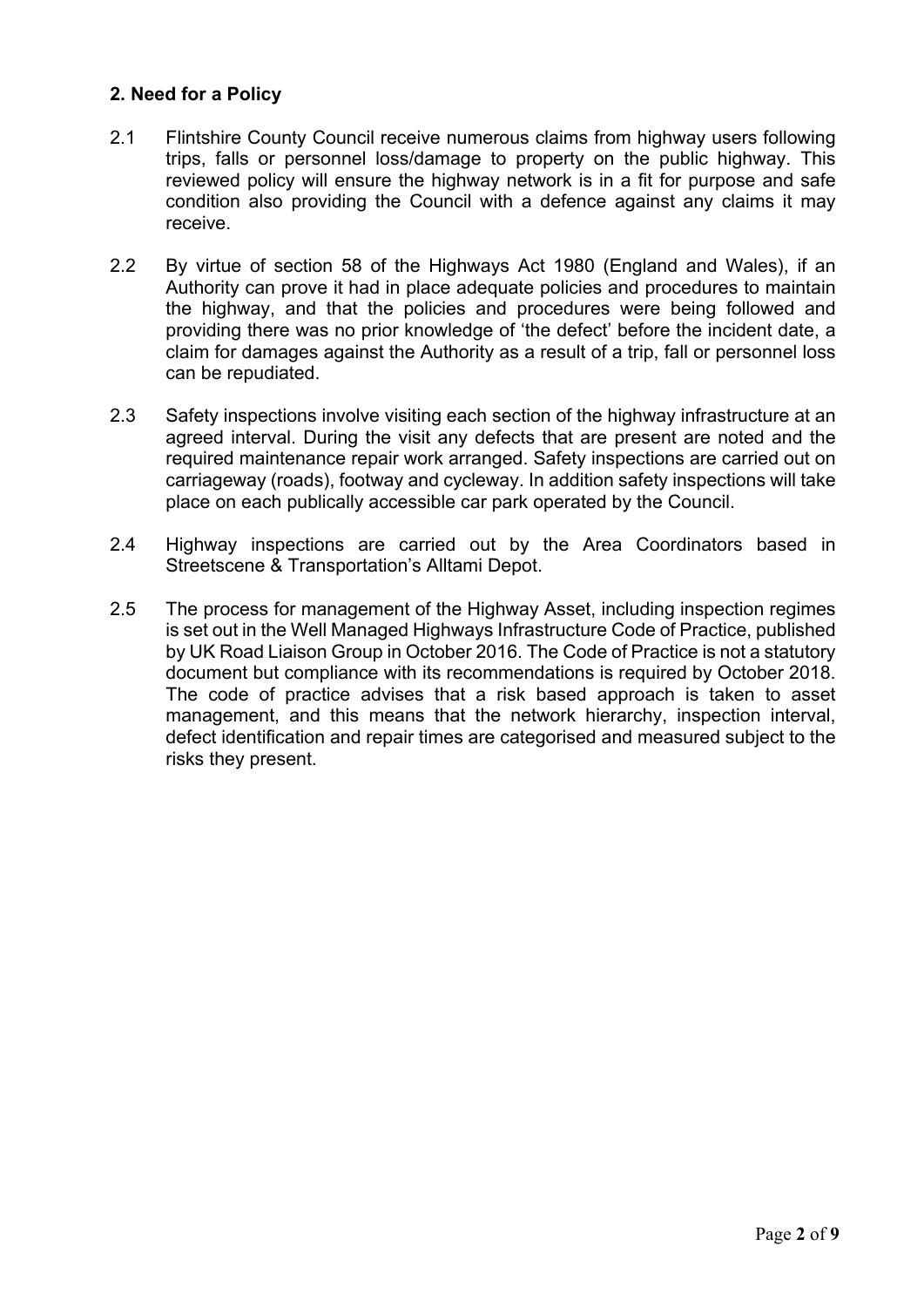## **3. Carriageway Inspections**

3.1 In accordance with the national Code of practice for Highway Maintenance, each carriageway in the County has been classified into one of the following groups:

| <b>Category</b> | <b>Classification</b>                 | <b>Detail</b>                                                                                         | Length |
|-----------------|---------------------------------------|-------------------------------------------------------------------------------------------------------|--------|
| $\overline{2}$  | Class A -<br><b>Strategic Route</b>   | Routes for fast moving, long distance<br>traffic with few frontages or pedestrian<br>traffic          | 152km  |
| 3a              | Class B - Main<br>distributor         | Routes between strategic routes and<br>linking urban centres.                                         | 76 km  |
| 3 <sub>b</sub>  | Class C -<br>Secondary<br>distributor | Routes carrying mainly local traffic with<br>large numbers of frontages and<br>junctions              | 262 km |
| 4a              | Unclassified -<br><b>Link Roads</b>   | Routes linking main/secondary<br>distributors and local access roads,<br>many frontages and junctions | 666km  |
| 4b              | Unclassified -<br>Local access road   | Routes serving properties only with<br>limited access traffic.                                        |        |

3.2 The following table shows the intervals that inspections that will be undertaken in respect of each road classification. The interval is based on a risk assessment of each classification as defined in the new Code of Practice "Well Managed Highway Infrastructure" – published 28 October 2016.

| <b>Description</b>              | <b>National Guidelines</b><br>Category |       | <b>FCC</b><br><b>Inspection</b><br><b>Interval</b> |
|---------------------------------|----------------------------------------|-------|----------------------------------------------------|
| Strategic Route - Class A       | $\overline{2}$                         |       | 1 month                                            |
| Main Distributor - Class B      | 3(a)                                   |       | 1 month                                            |
| Secondary Distributor - Class C | 3(b)                                   |       | 1 month                                            |
| Link Road $-$ U/C               | 4(a)                                   |       | 3 months                                           |
| Local Access - U/C              | 4(b)                                   | Urban | 6 months                                           |
|                                 |                                        | Rural | 6 months                                           |

3.3 The carriageway inspections will be carried out by the Streetscene Area Coordinators from a vehicle, driven as slowly as road conditions will allow. The Coordinator will be a passenger in the vehicle, which will be driven by a second member of the Streetscene & Transportation workforce.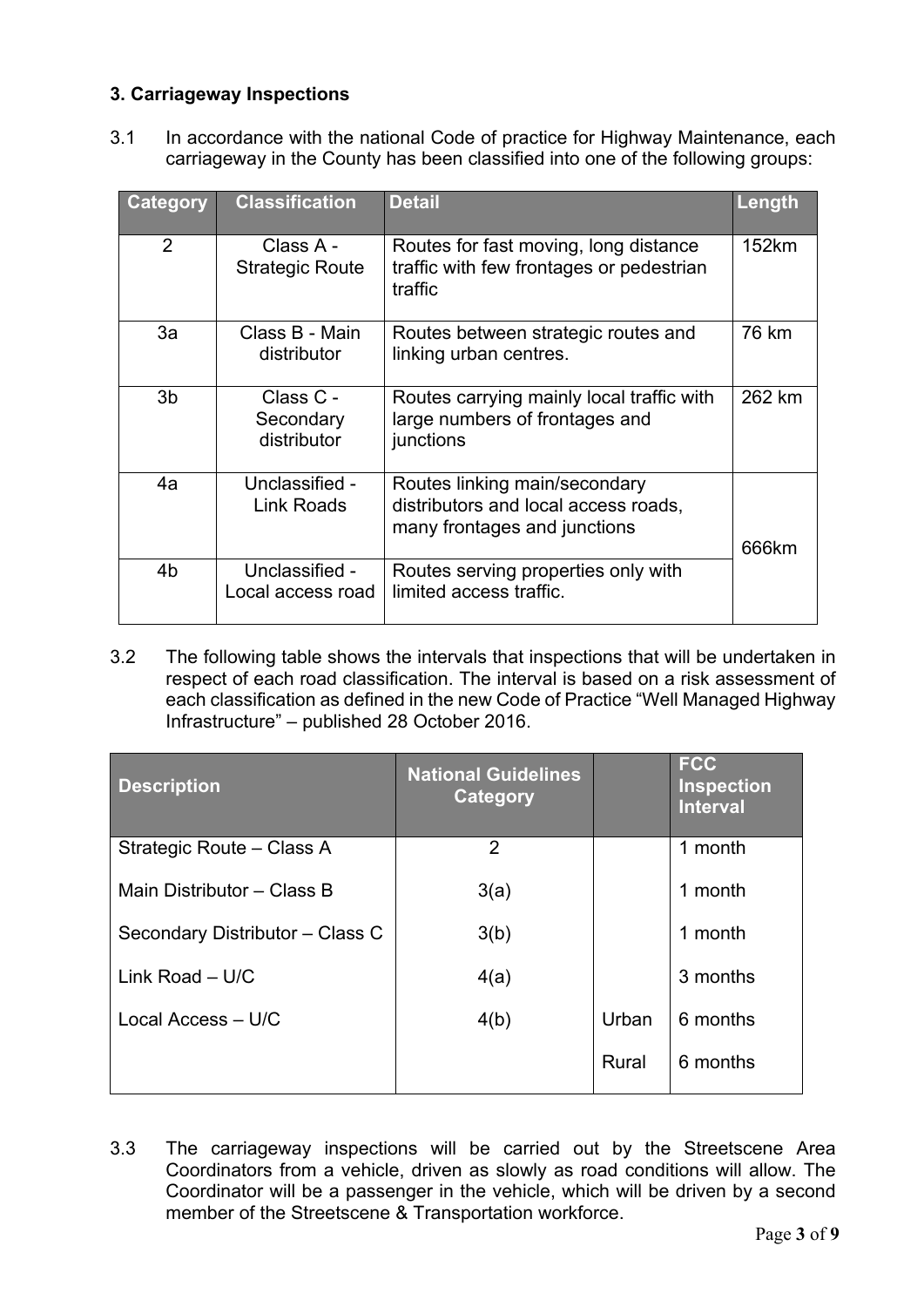## **4. Footway Inspections**

4.1 In accordance with the guidelines within the National Code of practice for Highway Maintenance every footway within the County has been classified into one of the following groups:

| <b>Category</b>  | <b>Definition</b>        | <b>Detail</b>                                         | Length  |
|------------------|--------------------------|-------------------------------------------------------|---------|
| Cat 1a           | Prestige                 | Very busy main town centre<br>shopping areas          | Unknown |
| Cat 1b           | Primary                  | Busy urban shopping and<br>business areas             | Unknown |
| Cat 2            | Secondary                | Medium usage routes local<br>shopping centres         | Unknown |
| Cat <sub>3</sub> | Link footways            | Linking local access footways,<br>busy rural footways | Unknown |
| Cat 4            | ocal access.<br>footways | Low usage estate road footways                        | Unknown |

4.2 The following table shows the intervals that inspections that will be undertaken in respect of each footway classification. The interval is based on a risk assessment of each classification as described in the new Code of Practice "Well Managed Highway Infrastructure" – published 28 October 2016.

| <b>Description</b>             | <b>National</b><br><b>Guidelines</b><br>Category | <b>FCC</b><br><b>Inspection</b><br><b>Interval</b> |
|--------------------------------|--------------------------------------------------|----------------------------------------------------|
| Prestige Area                  | 1(a)                                             | Weekly                                             |
| <b>Primary Walking Route</b>   | 1 <sub>(b)</sub>                                 | 1 month                                            |
| <b>Secondary Walking Route</b> | 2                                                | 3 months                                           |
| Link Footway                   | 3                                                | 6 months                                           |
| Local Access Footway           | 4                                                | 6 months                                           |

4.3 The inspections will be carried out by Streetscene Area Coordinators by walking the footway.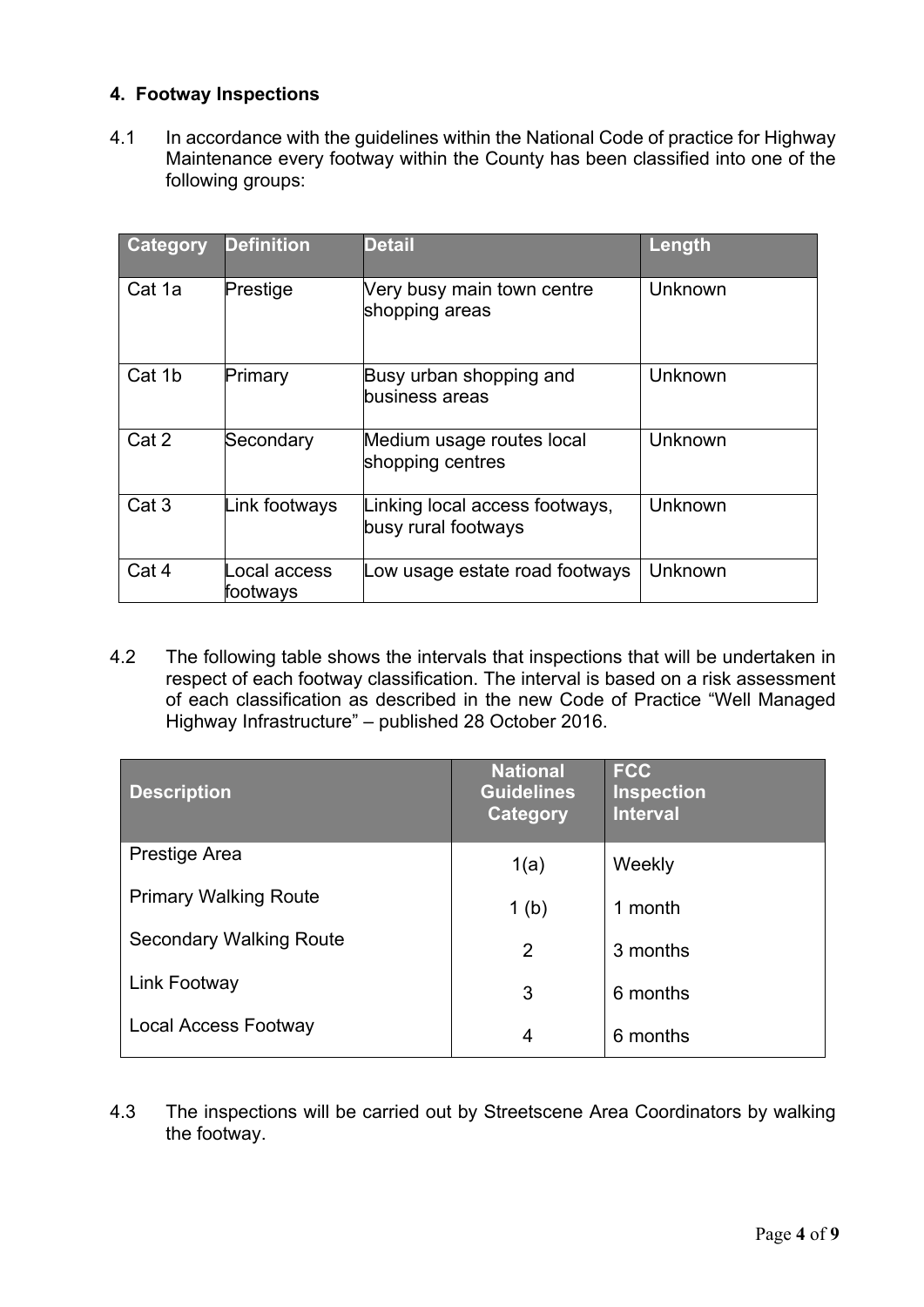## **5. Cycleway Inspections**

5.1 In accordance with the guidelines within the National Code of Practice for Highway Maintenance every Cycleway within the County has been classified into one of the following groups:

| <b>Category</b> | <b>Definition</b> | <b>Detail</b>                                                                                 | Length  |
|-----------------|-------------------|-----------------------------------------------------------------------------------------------|---------|
| Cat A           | Integral          | Cycle lane forming<br>part of the<br>carriageway                                              | Unknown |
| Cat B           | Dedicated         | A highway route for<br>cyclist not<br>contiguous with the<br>public footway or<br>carriageway | Unknown |

5.2 The following table shows the interval that inspections that will be undertaken in respect of each cycleway classification. The interval is based on a risk assessment of each classification as described in the new Code of Practice "Well Managed Highway Infrastructure" – published 28 October 2016.

| <b>Description</b> | <b>National</b><br><b>Guidelines</b><br>Category | <b>FCC</b><br><b>Inspection Interval</b> |
|--------------------|--------------------------------------------------|------------------------------------------|
| Integral           | A                                                | As adjacent carriageway                  |
| <b>Dedicated</b>   | B                                                | 6 months                                 |

5.3 The integral cycleway inspections will be driven as part of the carriageway inspection and the dedicated cycleway will be walked.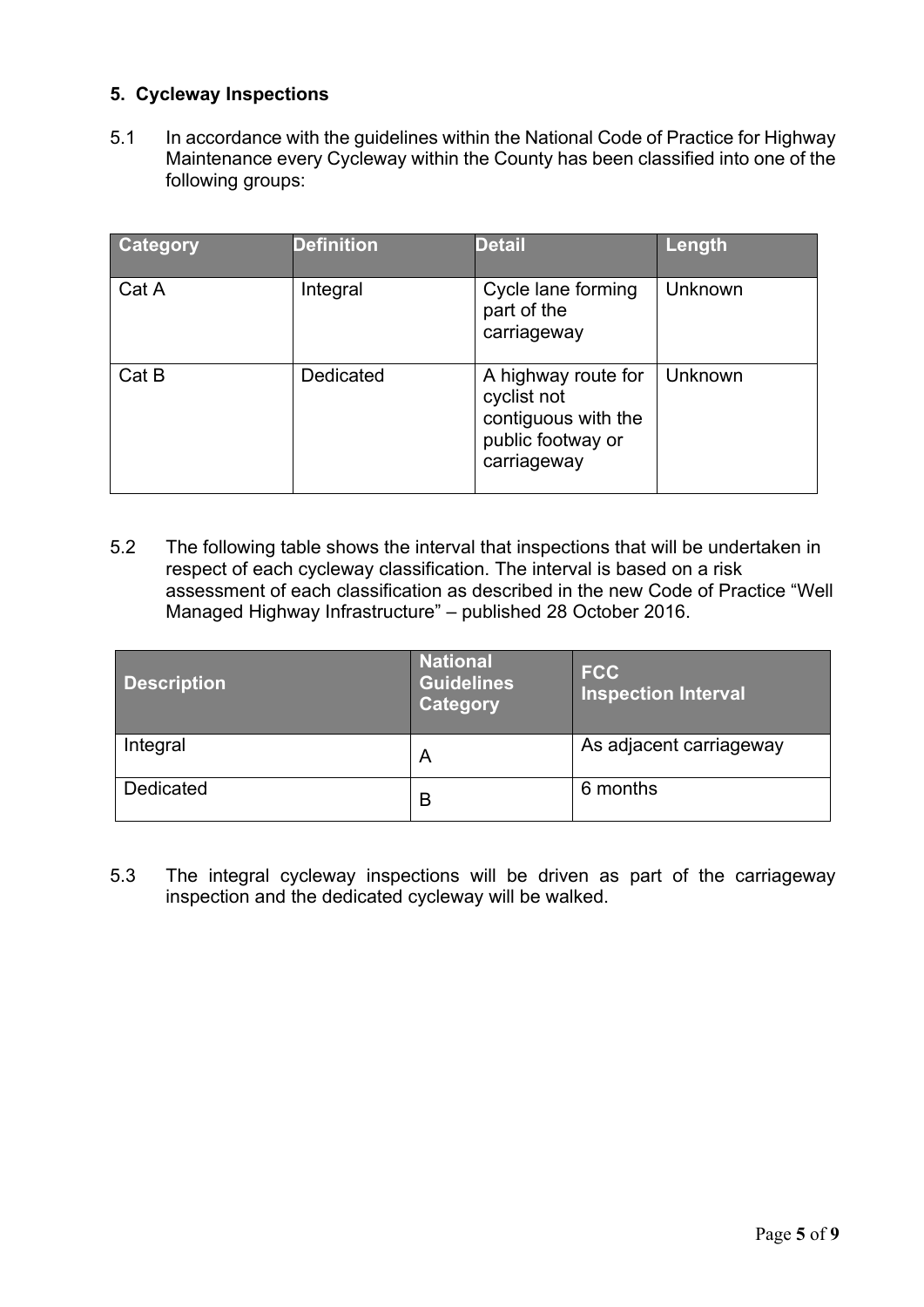## **6. Car Park Inspections**

6.1 The car parks within the County has been classified into one of the following groups:

| Category | <b>Definition</b> | <b>Detail</b>                        |
|----------|-------------------|--------------------------------------|
| Cat A    | Chargeable        | Car parks with parking charges       |
| Cat B    | Non-chargeable    | Car parks without parking<br>charges |

6.2 The following table shows the intervals that inspections that will be undertaken in respect of each car park classification. The interval is based on a risk assessment of each classification

| <b>Category</b> | <b>Definition</b> | <b>Inspection</b><br><b>Interval</b> |
|-----------------|-------------------|--------------------------------------|
| Cat A           | Chargeable        | 6 monthly                            |
| Cat B           | Non-chargeable    | Annually                             |

6.3 The car parks will inspected on foot by the Area Coordinators

### **7. Structures and Retaining Walls**

7.1 This policy document deals specifically with bridges and highway structures inspections.

WMHI identifies a number of different types of inspection applicable to highway structures. These are;

- **Principal Inspections**: A close examination within touching distance of all accessible parts of the structure including where relevant underwater elements and adjacent earthworks and waterways.
- **General Inspections**: A visual inspection of all accessible parts of the structure.
- **Special Inspections**: An inspection concentrating on specific elements of a structure.
- **Safety Inspections**: An inspection that is undertaken following a report indicating a structure is damaged and may be unsafe.
- **Acceptance Inspections**: An inspection of a structure which is due to be passed into FCC ownership.

Details of all types of inspections are recorded in accordance with The Inspection Manual for Highway Structures (Volumes 1 and 2): May 2007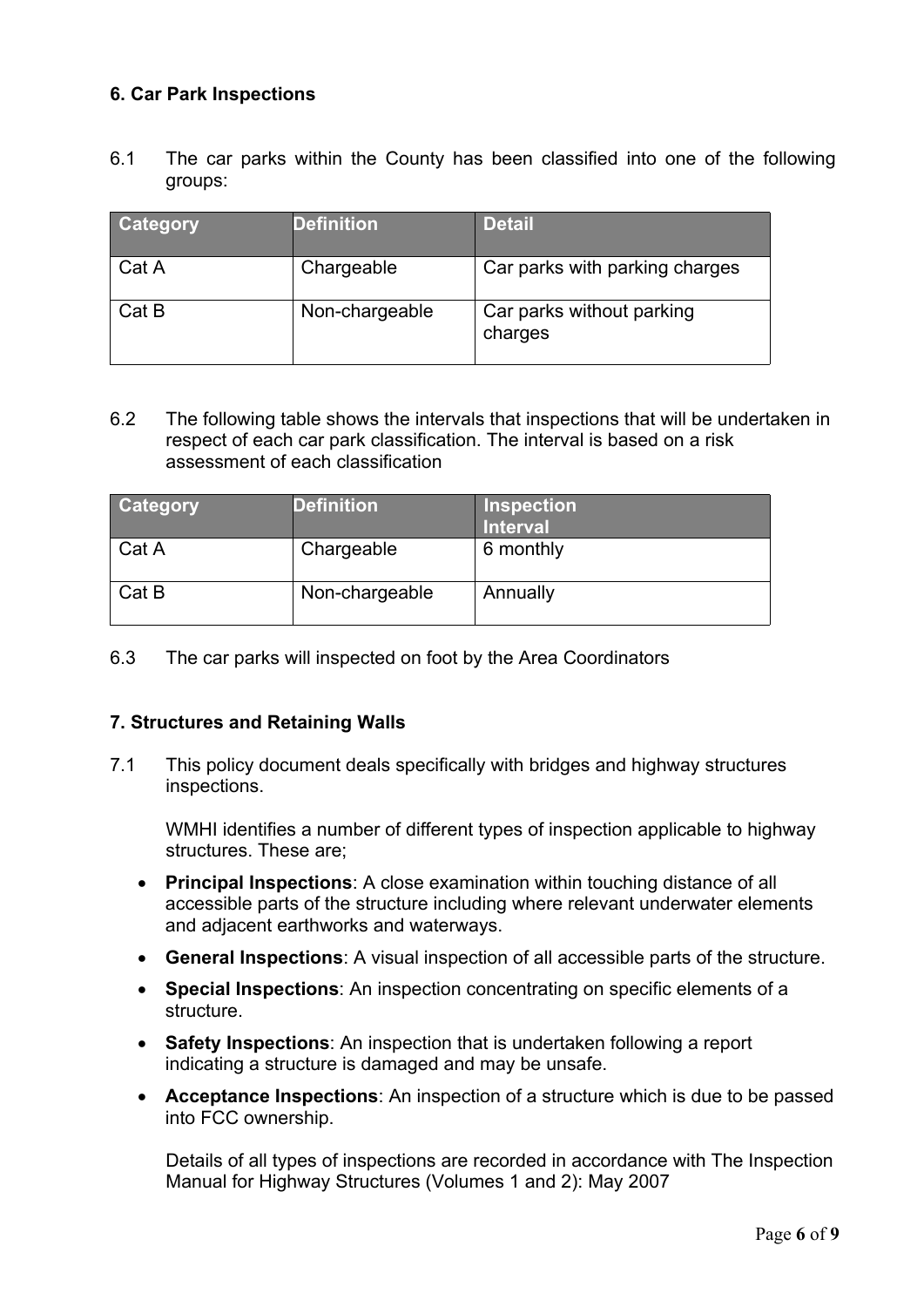7.2 The Highway structures within the County has been classified into one of the following groups:

| <b>Category</b> | <b>Definition</b>                                                          |
|-----------------|----------------------------------------------------------------------------|
| Cat A           | Highway Structures requiring Principal Inspection and General Inspection   |
| Cat B           | Highway Structures that require only General Inspection                    |
| Cat C           | Highways Structures recorded on AMX that do not require regular Inspection |
| Cat D           | Non-Highway Structures                                                     |

7.3 The structures recorded on the County's Structures Asset Management System (AMX) will be scheduled on a frequency as described below:

| <b>Category</b> | <b>Frequency</b>                                                      |
|-----------------|-----------------------------------------------------------------------|
| Cat A           | Principal Inspection every 6 years & General Inspection every 2 years |
| Cat B           | General Inspection every 2 years                                      |
| Cat C           | Do not require regular Inspection                                     |
| Cat D           | Not Inspected                                                         |

7.4 Structure Inspections will be carried out to the following minimum competency levels:

| <b>Inspection Type</b>        | <b>Inspectors Competency</b>                                                                                                                  |
|-------------------------------|-----------------------------------------------------------------------------------------------------------------------------------------------|
| <b>Principal Inspections</b>  | Contracted to Consultant Engineer through available<br>procurement framework                                                                  |
| <b>General Inspections</b>    | Conducted by competent Area Coordinator / Technical<br>Officer in receipt of in-house competency training to carry<br>out visual inspections. |
| <b>Special Inspections</b>    | Contracted to Consultant Engineer through available<br>procurement framework                                                                  |
| <b>Safety Inspections</b>     | Contracted to Consultant Engineer through available<br>procurement framework                                                                  |
| <b>Acceptance Inspections</b> | Conducted by the Area Manager with the support of a<br>contracted Consultant Engineer should it be necessary                                  |

7.5 Any defects identified during the inspections will be passed to the Councils structures manager for advice and direction.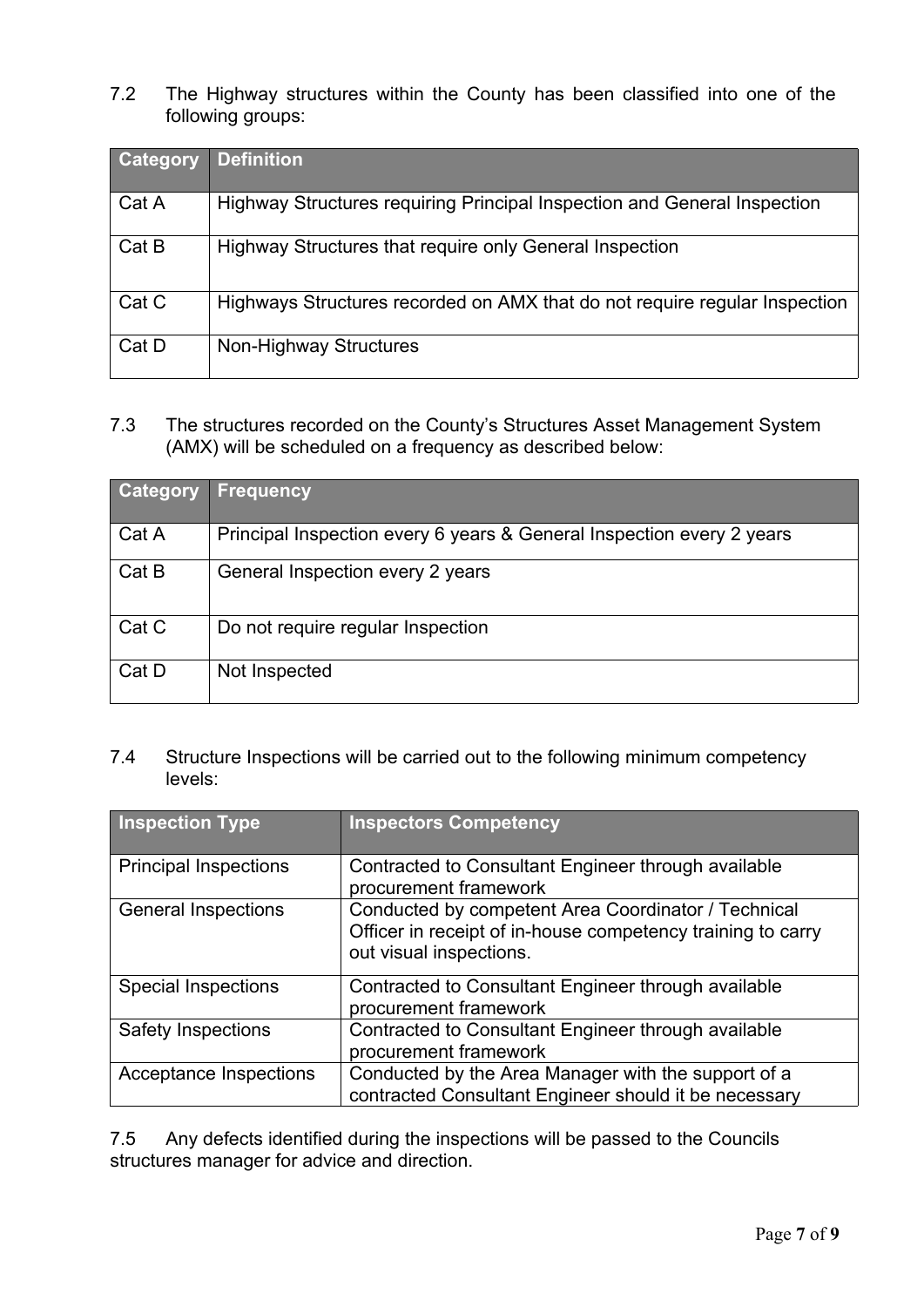## **8. Street Furniture**

- 8.1 The inspection of Street Furniture includes seats, pedestrian and vehicular barriers, bins, fences etc. (that are not covered elsewhere in this document) that are damaged or missing, and will be inspected in line with the adjacent carriageway or footway (whichever is more frequent).
- 8.2 Any defects identified during the inspections will be recorded, and passed to the relevant team for action.
- 8.3 The need for repair and timescales in which to undertake the repair shall be based on a measure of risk. Items that are considered to represent a potential to cause serious injury or accident will require immediate response to Make Safe, Restrict Access or result in Temporary Repair. Timescales for Permanent Repair of items of Street Furniture may be impacted by availability of stock and supplier lead-times.

### **9. Defect Identification Criteria**

9.1 Any defects will be identified by the Streetscene Area Coordinator during the inspection. The defect will fall into one of the following categories:

#### **Carriageways / Integral Cycleways / Car Parks:**

- **RED** A situation with potential to cause serious injury or accident.
- **AMBER** A Defect that will have a significant impact on Network User with considerations towards the vulnerability of users, severity or size of defect, and location of defect it relation to impact on Network Users. This is likely to be a defect that has a depth of more than 40mm (above or below the mean level of the carriageway)
- **GREEN** A Defect that is unlikely to have a detrimental effect on Network Users, and is likely to be less than a depth of 40mm (above or below the mean level of the carriageway)

#### **Footways / Dedicated Cycleways:**

- **RED** A situation with potential to cause serious injury or accident.
- **AMBER** A Defect that will have a significant impact on Network User with considerations towards the vulnerability of users, severity or size of defect, and location of defect it relation to impact on Network Users. This is likely to be a defect that has a depth of more than 25mm (above or below the mean level of the carriageway)
- **GREEN** A Defect that is unlikely to have a detrimental effect on Network Users, and is likely to be less than a depth of 25mm (above or below the mean level of the carriageway)